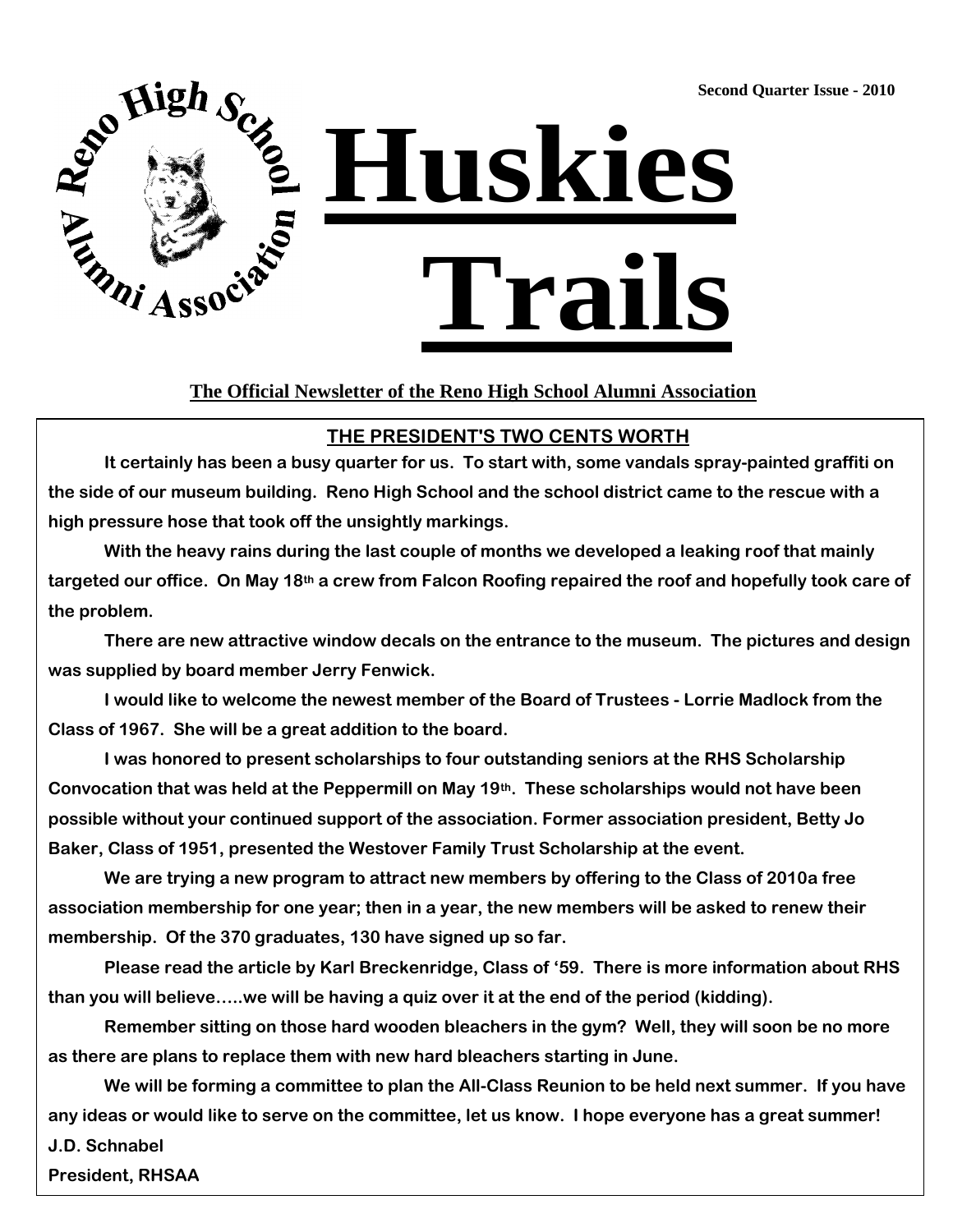### **STORIES FROM THE PAST**

*Virginia City* by Helene Stark ("Peaches") Aldaz, Reno High School faculty 1949-1972

From *Inside Nevada Schools: A Challenge for the Future* by Nevada State Retired Teachers Association.

Jobs were scarce in 1935 - especially in the field of teaching. The country was just recovering from the Great Depression . But I was fortunate in getting a job in the old Fourth Ward School in Virginia City. It was the last year it was to be used and had been declared a "fire hazard" and a new school was in the process of being built. The principal was Mr. John Gilmartin and the science and math teacher was Jake Lawlor. I was the other member of the faculty! We taught in the second and third stories, while the elementary school was in the basement and first floor. There were less than 80 students in the high school but they were offered quite a curriculum. Does it sound like a busy day when I tell that I taught six different classes and had one study hall, taught Girls' Physical Education after school and directed three class plays plus many other activities? Jake and John were just as busy as I was. My contract was for thirteen hundred dollars (\$1,300).

Virginia City was not an artist colony, nor a tourist center, nor had anyone ever heard of Lucius Beebe. The people were all native "hot-water-plugs" and they supported the school in every way. They all came to every meeting, play, game or any activity we had. And how nice they were to the teachers!

The three of us lived at a boarding house run by Mrs. Wyman Sexsmith. Alan Bible was the young District Attorney then, and he boarded with Mrs. Sexsmith also. Evelyn Evans also lived there and she later became Mrs. Jake Lawlor. She was the best cook and so good to all of us. We played bridge with her and the 1935 Basketball Team.



Jake was one of the best bridge players I have ever known. I certainly was not in their league. It was a lovely old house and all the furniture had come around the "Horn." It was really a job to dust the furniture!

Because the school had been declared a fire hazard, we had frequent fire drills. I was not prepared for any of this and was surely surprised when we had the first one. I went to the door expecting the students to get into a line and march past me, when they all disappeared out the window.

They had been drilled before and in that room we were to use an outside ladder that just came down when weight was put on it. It was over two stories in length and I never did get the courage to climb down it. The kids just loved it though.

Every one of those students has gone on to successful lives and businesses. We must have done something right but many times I have thought how poorly trained they were compared to what is offered to them now, and had great guilt feelings about that first year. I learned so much more than they did.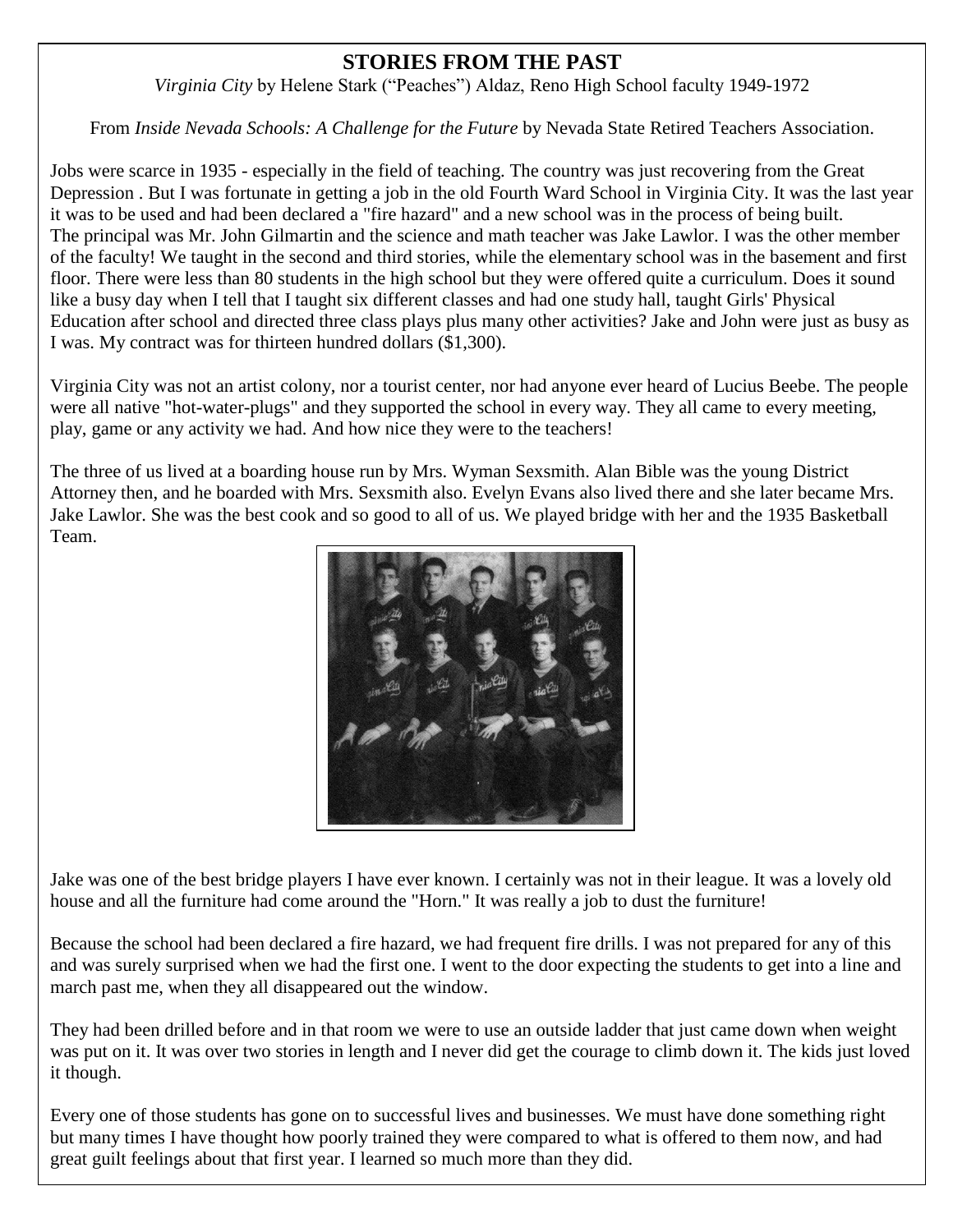*This & That* 

**Link Piazzo**, Class of 1937, was given the "Distinguished Nevadan" award by the Nevada Board of Regents because of his significant contributions to the state.

**Ricci Kilgore**, Class of 1999, participated in U.S. Paralympics Ski Team this year. She was paralyzed from the waist down due to a car accident during her freshman year of college. Ricci was a top athlete while at RHS.

**Peggy Solomon Grove**, Class of 1960, donated full tuition scholarships (Solomon Rosenberg Scholarship) to 10 graduating seniors who will be attending UNR or TMCC.

**The Class of 1959** presented two scholarships to deserving seniors at the RHS scholarship ceremony.

**Justice James Hardesty, Class of 1966, is the Chief Justice of the Nevada Supreme Court.** His daughter, Robin Johnson, is a teacher at RHS.

**John Etchemendy**, Class of 1970, is the Provost at Stanford University. His father, Captain Leon Etchemendy was the Senior JROTC Instructor at RHS from 1950 to 1952.

**SGT Geoffrey Adams**, JROTC Instructor in 1963, took his pregnant wife to St. Mary's emergency room but the doors were locked. He ended up delivering his son himself in the back seat of the car.

Six RHS graduates died during the Vietnam war and one died in the Iraq.

# **CLASS REUNIONS**

The following classes will be having their reunions sometime this summer. Check with your class representatives for further information. For your class representatives go to *www.renohighalum.com/ReunionContacts.html*

- **1950** 60 years August  $14^{th}$
- **1960** 50 years September 10, 11, and 12.
	- **1970** 40 years July 30 and 31.
	- **1980** 30 years August 13 and 14.
		- **1985** 25 years August 6 and 7.
		- **2000** 10 years August 6 and 7.

If you know of other class reunions, please notify us.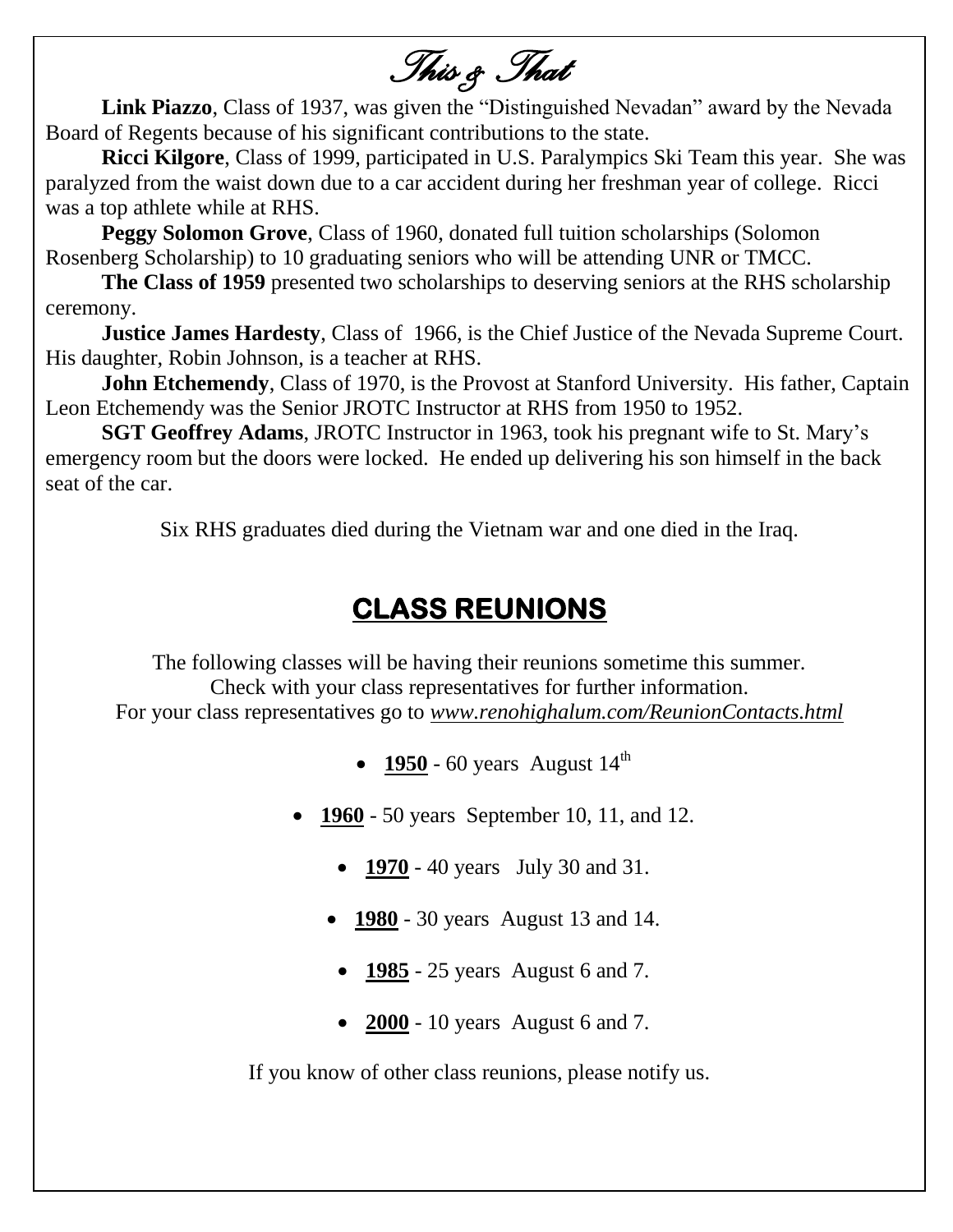## **Once we had two newspapers**

**The original topic of this Huskies' Trails piece was to be of the consolidation of a bunch of local area school districts – Reno, Sparks, Galena, Franktown, Verdi, Brown, Glendale, Huffaker, Natchez (the Pyramid Lake tribal school), Roop (the Black Springs north valleys area) and probably a few others I can't think of, into the Washoe County School District, which I think was in 1955 but went to the Nevada Historical Society to find out for sure. And write this piece. But alas, like most other matters relating to the history and heritage of the local schools, much of it has been lost by the District save for what District historian Rose Bullis had recorded so wonderfully for us. I didn't find anything Rosie wrote about this consolidation, at least anything in the NHS' files, so I'm still not clear on the year it happened. In my research I did find a rich trove of other stuff that might be of some interest to RHS alums about our school, and about some others. This all follows, in no particular chronological sequence, and if you enjoy reading it there's a lot more where it came from for future Huskie's Trails issues. Now, from the yellowing, crumbling pages of the Nevada State Journal and the Reno Evening Gazette(REG), stored deep in the dank dungeon below the Historical Society, in staccato form we learn that…** 

**…On 1/20/12: Mary S. Doten and Mount Rose Elementary Schools were almost finished (***REG***)...3/15/57: Otis Vaughn opens (***NSJ***)… 5/15/62: the cornerstone was laid for Wooster (***REG***)…12/6/67: demolition begins on old Reno High/Central Jr. High (***NSJ***) following an 11/23 fire; contents of its cornerstone laid in new Hug High's cornerstone (***REG***)…a 1944 VFW plaque to alumni veterans was lost during the demolition …1/14/1916: Reno Fire Department's Southside station was converted to a school (***REG***); the annex to the northeast [which remains] was built in 1935, and I suppose that I ought to include that it was a Frederic Delongchamps design (George Ferris did the Spanish Quartette – Mount Rose, McKinley Park, Orvis Ring and Mary S. Doten – and the old Reno High on West Street. Ferris' son Monk did the new Reno High with George Erskine)…3/14/60: Southside School was razed…10/13/17: Reno High elects its first cheerleaders (***REG***)…9/22/60: First game under this lights at Foster Field! (NSJ)**

**5/25/48: new RHS groundbreaking (***REG***), opens to students 9/8/51 (***NSJ***)…10/19/49: Roop School District chartered (***NSJ***)…4/22/51: Nevada Legislature enacts a rule prohibiting the passing of stopped school buses ((***NSJ***)…1/8/54: Reno School District adopts "English for Foreign Born Students," a precursor to ESL (***NSJ***)…3/14/54: a** *REG* **story bylined Harry Spencer tells of the upcoming tenth anniversary of the Huskies Haven at 303 South Center Street – the Reno Recreation Center building across Ryland from old Winkel Motors. The piece speaks of dancing, pool billiards, a library, card games and varied entertainment for high school students. The second story of the building was declared unsafe, so dancing was moved to the California Building in** 

**• • •**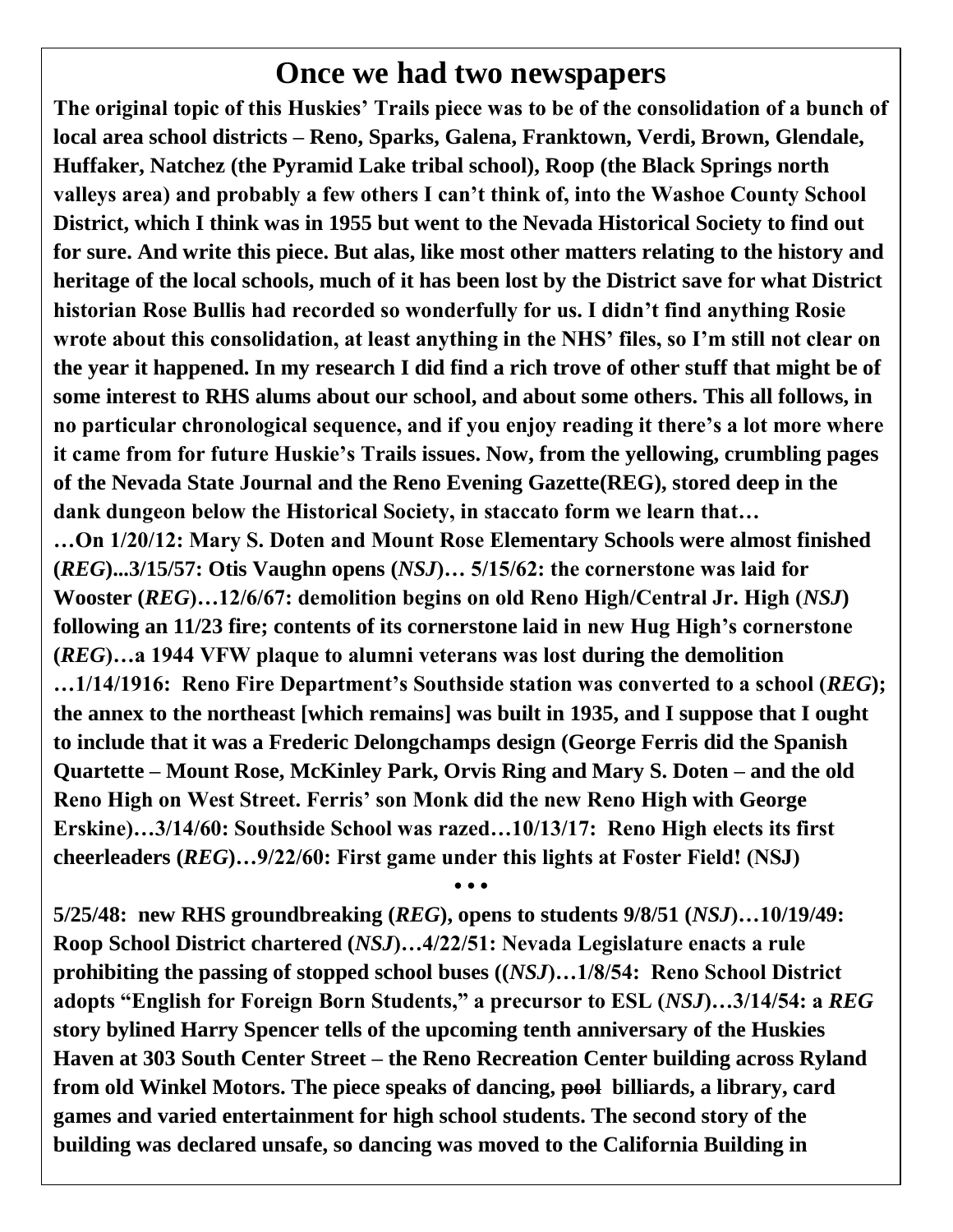**Idlewild Park…5/7/55: Reno High School's flagpole was dedicated to longtime coach Herb Foster, in a ceremony hosted by the Reno 20-30 Club (***NSJ***)…on that topic, I've been unable to verify, that the flagpole in front of Wooster was relocated from old Reno High/Central Jr. High on West Street…9/3/54: RHS mascot Togar the Huskie was kidnapped, er, dognapped; but happily, returned, escaped, released, ransomed, broke loose – whatever – the following day (***NSJ***)…**

**5/16/56: the site for a future unnamed high school – (ultimately named Wooster) – was purchased in Academy Manor (***NSJ***) and you wondered why the surrounding streets are Vassar, Villanova, Harvard, Miami, Auburn, Columbia and so on? 8/18/62: an index line at the Nevada Historical Society clip file reads "***nuns arr Little Flower School***." I took this for "arrested;" was gratified to learn it was shorthand for "arrived." Praise be. (***NSJ***)…9/8/65: the new Vocational Arts building opens west of the main RHS building (***NSJ***)…1/12/68: a drug education program is inaugurated at Reno High (***NSJ***) pity; we got by just fine on Colt .45 in 1959…11/5/31: the RHS Pep Club was organized…**

**11/16/12: the cornerstone for (old) Reno High School/Central Jr. High on West Street was laid with great civic ado (***NSJ***)…5/29/01: with less ado, the cornerstone of the Babcock Memorial Kindergarten was laid (***NSJ***) the Babcock's 11/21/61 sale to a group** 

**• • •**



**of doctors and ultimate demolition was mentioned earlier; we should note that the Babcock, following the end of the building's private kindergarten use, and until the new Washoe County School District's new building – (the "Greenhouse") – was built on East Ninth Street, was used by the Reno School District as its central office...(Mrs. Lehners and Miss Bulmer would probably not approve of the construction of that last run-on sentence, but moving along,)…on 4/14/13 the Reno High PTA was formed (***REG***) … 9/26/18: Nevada high schools to adopt military training this school year (***REG***) and it's unclear without more research than I'm paid to undertake if this was ROTC as we know it, or some earlier form of military training.**

**And that's the way it was. I now bid you a fond ado, or adieu, possibly to return in the next Huskies Trails quarterly…**

**[karlbreckenridge@live.com](mailto:karlbreckenridge@live.com)**

i<br>I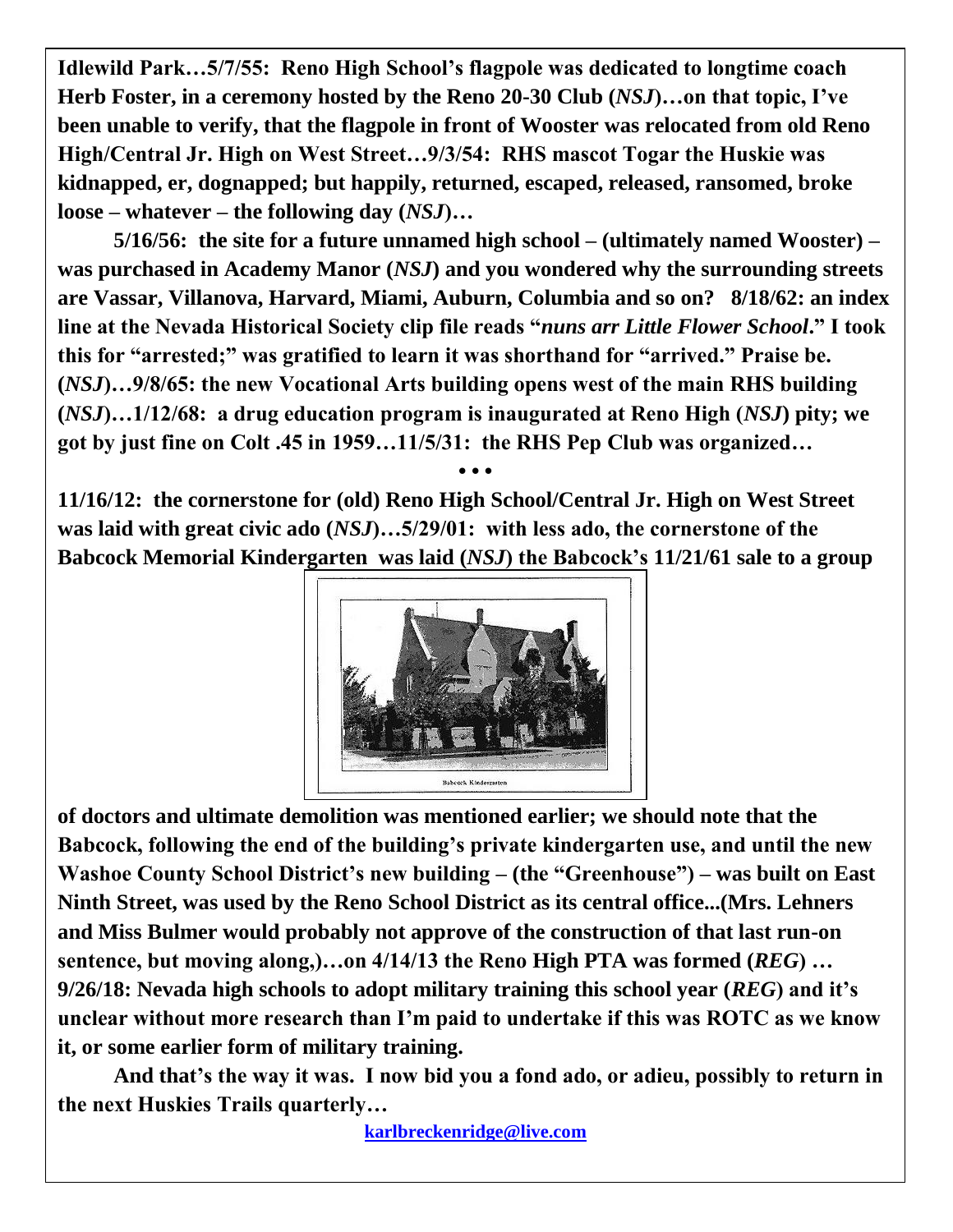# **2010 RHSAA Scholarship Winners**



**Jacob Elizabeth J.D. Melissa Demerey Lucas Messick Schnabel Seiffert Kirsch**

**JACOB LUCAS** – Plans to attend UNR and major in Computer and Informational Engineering

**ELIZABETH MESSICK** – Pans to attend Occidental College in Los Angeles, CA and study medicine to become an Orthopedic Surgeon.

**MELISSA SIEFFERT** – 4.0 GPA and will attend Harvard and major in Political Science and Economics with a minor in piano.

**DEMEREY KIRSCH** – Plans to attend UNR and participate in cross country and track and major in Pre-dental.



# **Pauline E. Westover Family Trust Scholarship**

Betty Jo Baker stands with Renee Linuma.

Miss Linuma plans to attend UC Davis and study Chemical Engineering.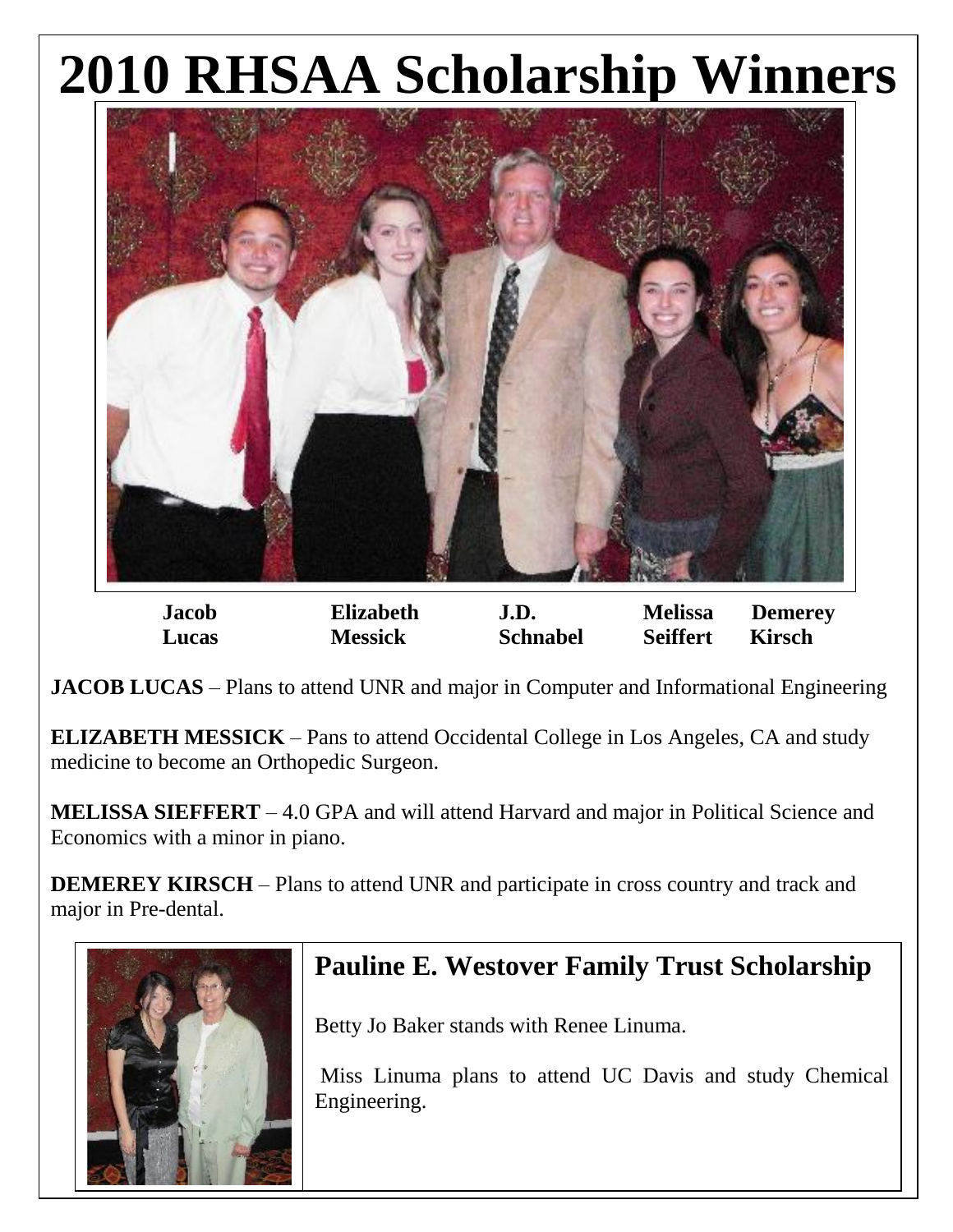

*New Window Decals at the alumni building*